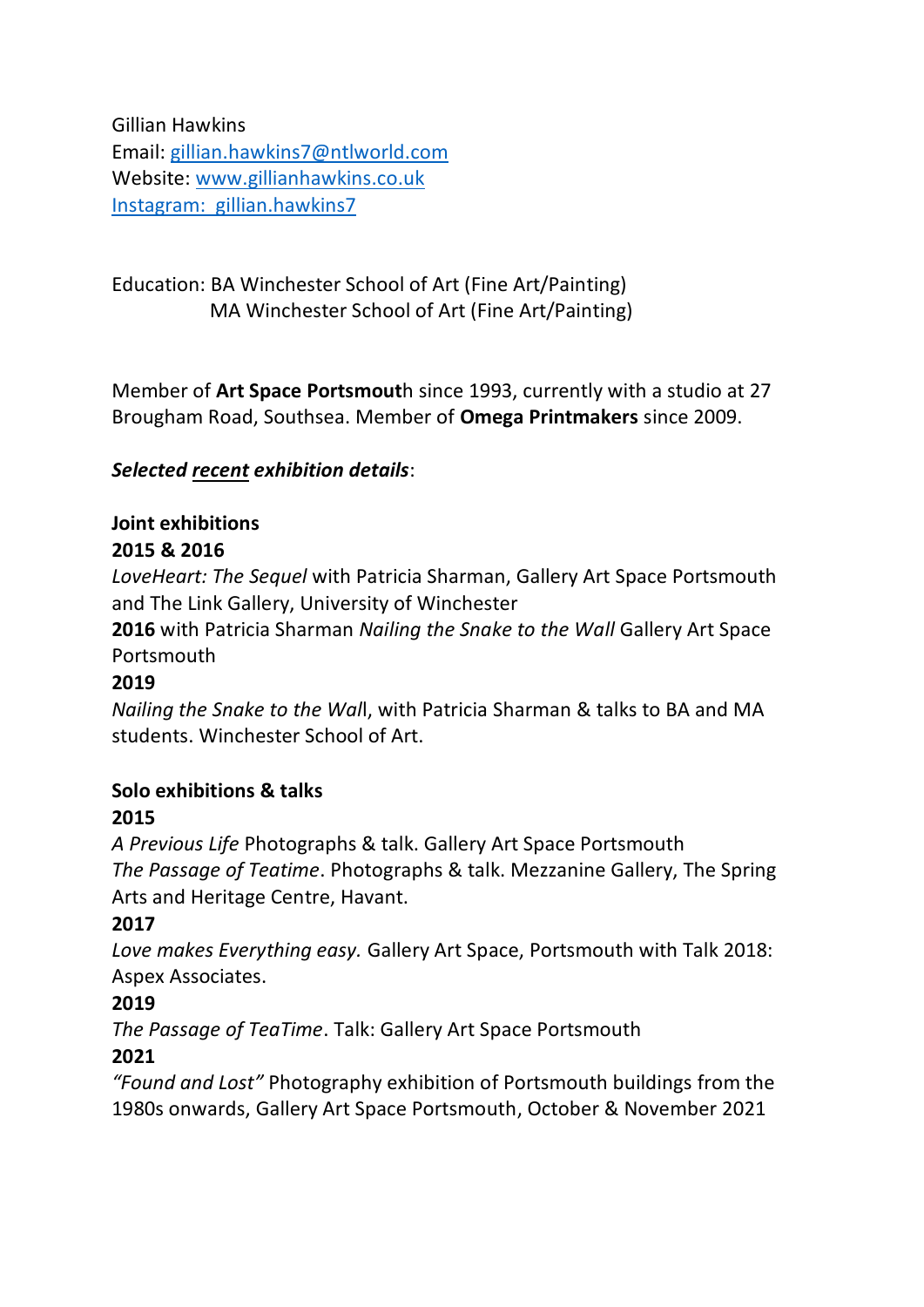# **Curating**

## **2016**

*In Your Face* Works on paper by Donna Jones examining sexuality, gender, transgender, ageing and disability, Gallery Art Space Portsmouth

## **2017**

*Margins*. 2<sup>nd</sup> Year Photography students from the University of Portsmouth with Patricia Sharman in the Art Space Gallery.

## **2018**

*Addressing the Situation*. Work by Mandy Webb in Gallery Art Space Portsmouth.

### **Group exhibitions**

## **2017**

*Be Bold for Change*. International Women's Day Exhibition at the Link Gallery, University of Winchester.

*Open*. Fringe Arts Bath, Bath

*Millfield Summer Show*, Atkinson Gallery, Millfield, Street

*Omega Printmakers' Exhibition 2017*; venue Portsmouth Cathedral.

*Female Abstraction*. Sticks Gallery, Gosport.

*Winter.* Quay Arts, Newport, IW.

#### **2018**

*The Four Seasons*. Southampton City Art Gallery Open. *Press for Progress. International Women's Day Exhibition* at the Link Gallery, University of Winchester *Open.* Fringe Arts Bath, Bath *Millfield Summer Show*. Atkinson Gallery, Millfield, Street. Somerset. *Art Space at the Guildhall*. Six Art Space artists at Portsmouth Guildhall.

#### **2019**

*Open* Fringe Arts Bath

*Millfield Summer Show*, Atkinson Gallery, Millfield, Street, Somerset. *Omega Printmakers' Exhibition 2019*, Venue Portsmouth Cathedral *Ten* Spring Arts & Heritage Centre, Havant *Impression (print exhibition)* Yellow Edge Gallery Gosport, Hants